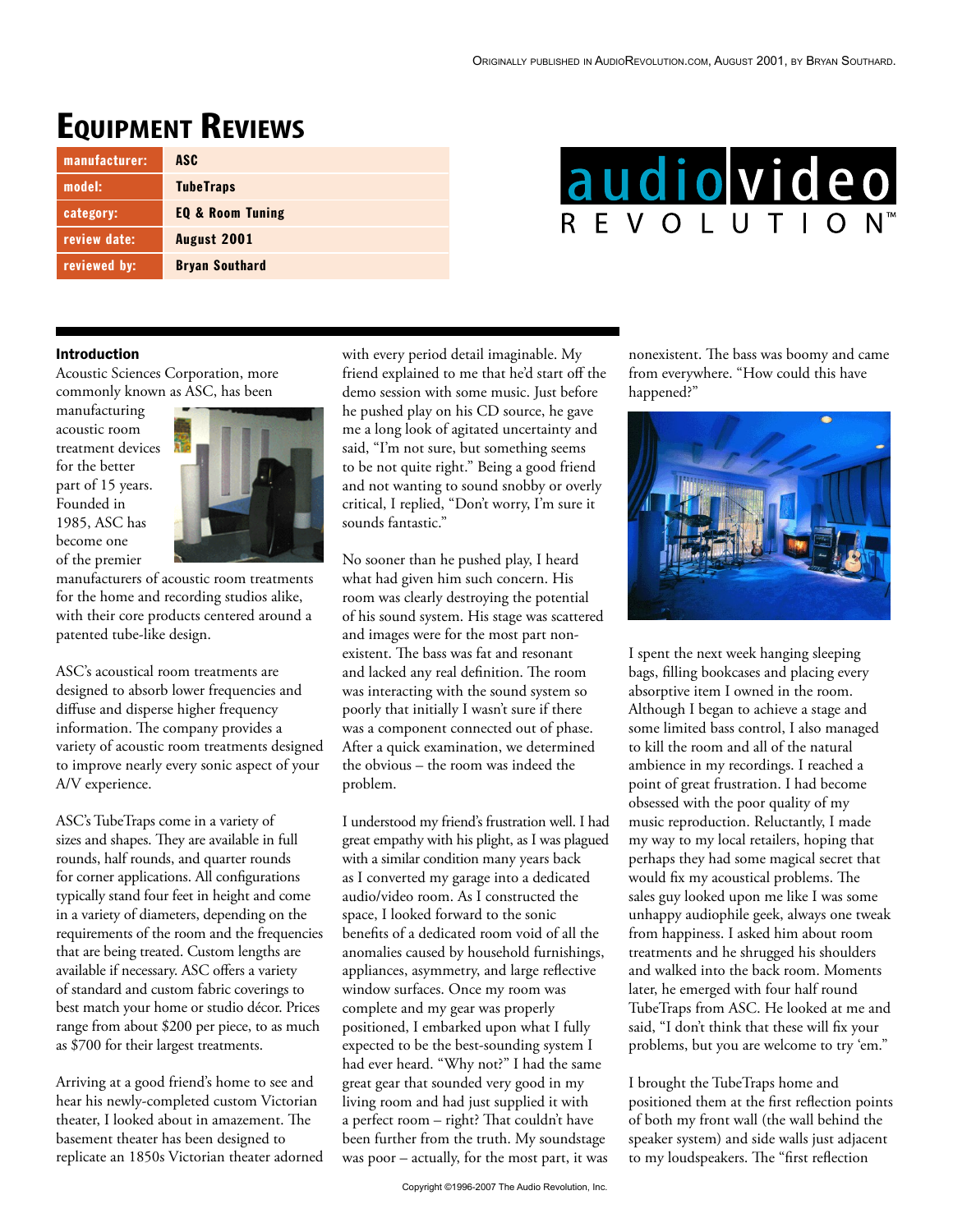point" can be easily calculated by placing a mirror on the wall and moving it until you can see the reflection of the speaker from your listening position.

I loaded one of my favorite CDs into the player and sat back to evaluate the sound. I am told that I was discovered about four hours later stuck to my chair with my disc case open and an ear-to-ear grin on my face. TubeTraps had fixed many of my acoustic problems. My stage was exceptionally rich with detail, well defined, and laid back beautifully. Was it possible that these little tube-like things had fixed my problems this simply? Mere days earlier, I had been consumed with frustration and held little hope of realizing my dream of having a perfect dedicated room of my own.

This started my interest – which soon developed into fascination – in room acoustics and treatment, a passion that I have carried ever since. Initially, I borrowed products from most of the major manufacturers. I tried a variety of products from RPG, Argent, Room Tunes and more. I learned about the technology behind each of these products and where their individual strengths lie. Products are available in a variety of sizes and shapes designed to correct a variety of conditions. Before you treat your room, you must understand a little about what is causing your problems, so that you can better understand what you need to do remedy specific issues.

What makes ASC products unique is their ability to both absorb lower frequencies and to diffuse midrange and high frequencies. There is no other product available for your home that can provide this combination more effectively.

There are several conditions that contribute to bad sound. Among these are standing waves, a variety of echo conditions, early reflections, comb filtering and more. Short of lining your walls and ceilings



with specially designed acoustical treatment panels, there is only truly one way to combat these issues, which is to combine absorption with diffusion. ASC has patented cylindrical devices that accomplish this. Simply stated, a device can only effectively absorb frequencies of a wavelength no greater than the depth of the device. In the case of the TubeTraps, the depth is the diameter of the tube. Tubes are extremely effective, as many of the other available products are panel-based and don't provide the depth to properly absorb low frequencies effectively. This is why the panel designs focus primarily on diffusion. Diffusion will control your early reflections, which can correct many soundstaging issues, yet will do little to control standing waves that simply cancel reproduced information, making your system sound less resolute than it should.

#### Music and Movies

To demonstrate the effects of the ASC TubeTraps in my room, I started with "About a Girl," the opening cut from Nirvana's 1994 release Unplugged in New York (UNI/DGC Records). When removing the 11-inch tubes from the first reflections on the front and side walls, I found the vocal images became clouded and undistinguishable in location. When I reinstalled the TubeTraps, the images again became solid and contained a much more realistic tone. Kurt Cobain's voice had considerably greater timbre and depth with the TubeTraps installed.

The TubeTraps treatments are designed to control high-pressure waves, so I thought, "Let's give them some waves." On Van Halen's "Panama" on their album 1984 (Warner Bros.), I found the bass and drum tracks to be notably different. The drums, without the use of corner TubeTraps, were fat and slow. Bass performance with tube traps had a focused position rather than just filling the room. As mentioned earlier, the 16-inch round corner treatments are large and perhaps not for every room, but the benefits were unmistakably engaging.

In the original Jurassic Park (Universal - DTS), the scene where T-Rex makes his escape and quickly commences to terrorize the kids in the car, the rumble of the dinosaur's growl was clearly improved. The low frequency effects were much better controlled and had improved definition, which made the scene more chillingly realistic. I use dual subwoofers that can easily overload a room, but here I found

the information to be very solid. Without treatments, the bass could become fatiguing and somewhat overwhelming, lacking any distinguishable definition or source.

### How do I know if room treatments will provide sonic improvements for my listening environment?

The end result of a room treatment is a room that is void of any echoing effects. It is live and ambient and displays very controlled bass, yet has no inherent deadness. If you clap your hands in this room, it will sound similar to what you'd hear if you clapped your hands outdoors, in that the quality of the clapping is live and has a snap or quickness, with no delayed resonance or decay. This is easily achieved in an outdoor setting, as there are no structures for the sound to bounce off of and return to you. The perfect room would be eminently quiet, because for each frequency of noise, there is a cancellation of music in the equal frequencies and the equal sound pressure level, or SPL. To determine the condition of your room, walk around the space and clap your hands. Do you hear resonant echo? Do you hear slap echo, a condition caused by parallel walls that are void of structure that would otherwise break up, absorb and often diffuse such bouncing waves? Slap echo can most often be identified by a quick chirp that follows the handclap. Do you have TVs and other items between your speakers that can interrupt and affect your soundstage? Are your speakers close to one wall and either not close to another, or there is another room opening to the side of the second speaker? These are all typical conditions we encounter in what I describe as normal listening environments, which describes 95 percent of the settings for home A/V systems. All of these conditions significantly degrade your sound system's performance.



Okay, I have determined that I have some of these conditions – how much of this stuff that you're talking about do I need, how much is this going to cost me, and what should I expect to hear?